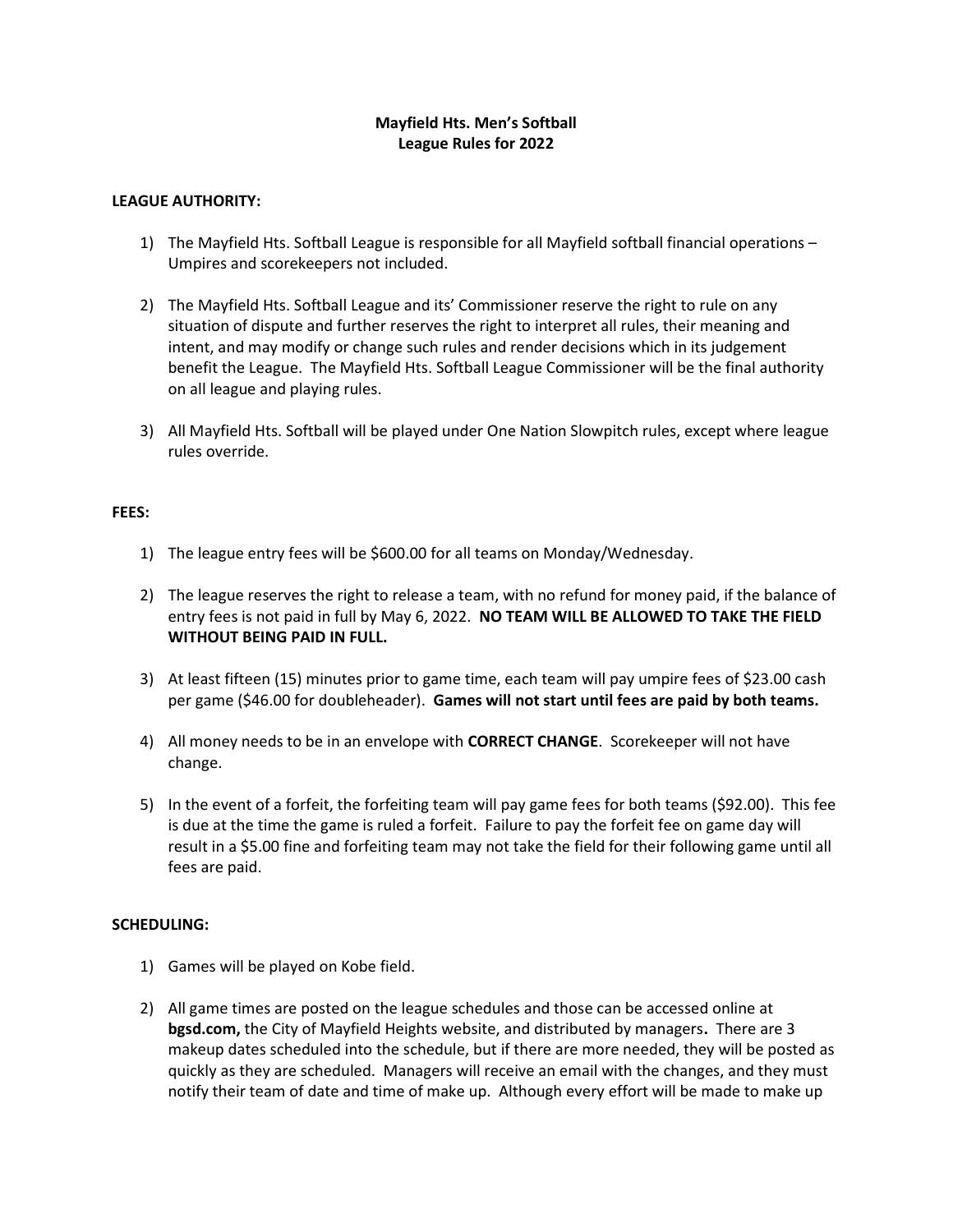cancelled games, due to weather, field availability, length of season, etc., there is no guarantee all scheduled games will be played.

- 3) There is a 5 minute grace period for starting times; the home team must have at least nine players on the field at the game starting time. If your team forfeits, have someone present to pay the forfeit fee.
- 4) Each game has a time limit of 70 minutes. That is, no new inning may start after the time limit has expired. Any inning started must be completed, regardless of the time limit. Mayfield Heights City Park has a curfew of 11:00 PM. No new inning may start after 10:45 PM and games will end at 11:00 PM. Games that begin after 10:00 PM will be played as a Texas Shoot Out.
- 5) If a game is cancelled due to weather, ALL subsequent games that evening are cancelled. Teams may call the rain-out hotline at (440)442-2626, ext. 345 after 4:30 p.m. on game day to determine whether that evening's games will be played. If there is no current info, or if there is no message at all, teams should assume games are being played. Please refrain from calling the hotline until one hour prior to your own game time. Do not call City Hall or Commissioner for game information.

### TEAM:

- 1) Teams will carry a minimum of 13 and a maximum of 25 players on their roster.
- 2) All players must have a signed contract card on file with the league. Team managers are responsible for collecting and submitting signed cards prior to the season. No player may take the field without having signed a contract card. If team has repeat players, make sure that the player checks the same previous year box. The City of Mayfield Heights has a data base of teams and players.
- 3) Added players must sign a contract card. Any question of playoff eligibility will be determined by the Commissioner.
- 4) Any team that forfeits three times during the season will be removed from the league.
- 5) All teams must be attired in proper uniforms. Matching jerseys are required. If a player's jersey is different from their team's uniform, they will be called out by the umpire their first time at bat. Thereafter, that player may play without penalty. In a doubleheader situation, said player will be penalized only once. Umpires will rule on whether there are substantial differences in the uniform, and their decision is final. Uniform issues will be determined at the discretion of the commissioner.
- 6) All members of the team will need to adhere to all COVID guidelines set forth by the state of Ohio and the Responsible RestartOhio.
	- a. All players must conduct symptom assessment prior to coming to field. Managers are in charge of keeping City of Mayfield Heights apprised of any compromised cases.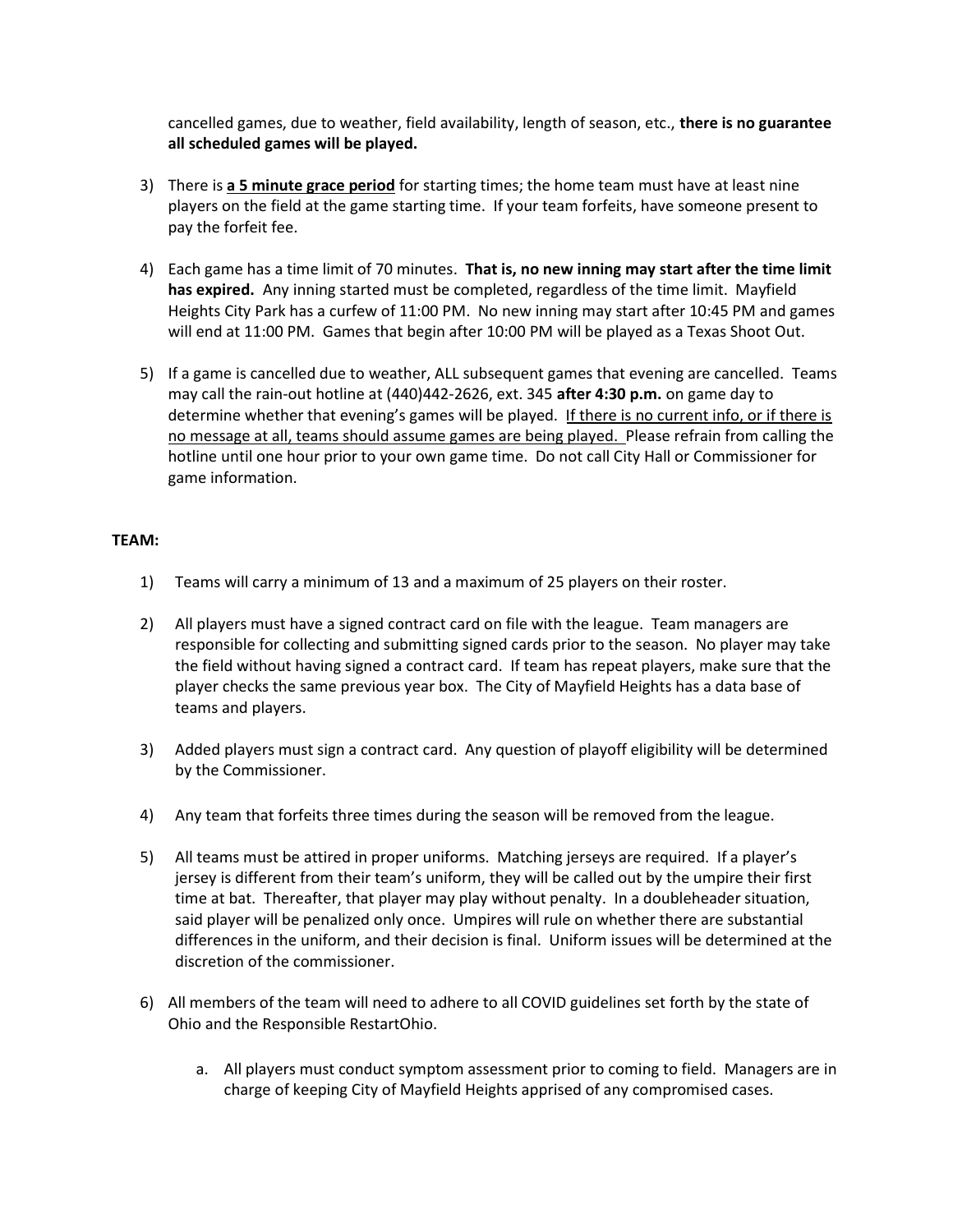- b. There should be no person other than a player in the dugout. This includes children and especially pets.
- c. Smoking and drinking alcoholic beverages are strictly prohibited.
- d. Chewing tobacco is not prohibited in the dugout.
- e. Players must bring their own water bottles. No team water coolers.
- f. Teams must enter the field in a timely manner and exit the field without congregating in park or parking lot.
- g. Teams oversee their spectators.

# PLAYERS:

- 1) All Players must be at least 18 years of age, or a high school graduate.
- 2) Players are required to have at least 6 games played in order to be eligible for the playoffs.
- 3) If a player wishes to change teams' mid-season, he/she must be released from their original team and sign a new contract card with their new team. Any player switching teams during the season will be ineligible for the playoffs.
- 4) Only team managers will be permitted to discuss disputed plays with the umpire. No player will be permitted to argue with the umpires, though they may confer with umpires within reason. Managers are responsible controlling their players and fans. Swearing is not permitted. Players can be ejected for swearing at the umpire's discretion. An out may also be called against the offending team in accordance with the league profanity rule. Any verbal or physical abuse directed against an umpire will result in immediate suspension, length of which to be determined by the commissioner.
- 5) The commissioner reserves the right to suspend or alter any suspension of any participant, and the length of such suspension according to his discretion. Suspensions may be levied upon a player for game ejection, verbal abuse of umpires, game participants, league officials, or fans, for excessive profanity, etc. Physical abuse or assault upon any umpire, league official, player or fan will result in a one-year suspension from the league and will result in notification of suspension to One Nation Slowpitch officials.

# GAME:

- 1) Prior to game, teams will provide the lineup for the day and the CORRECT CHANGE for fees for ump and scorekeeper. Both teams are responsible for keeping track of score, batting order, substitutions, etc. Scorekeeper will also keep track of the above, and their tally will be considered official if a dispute arises. Please notify the scorekeeper of any changes or substitutions you wish to make during the game.
- 2) All teams are to be ready to play at a minimum of 15 minutes before the game is supposed to begin. A team may begin the game with nine players, no less. A 10<sup>th</sup> and 11<sup>th</sup> may be added to the lineup provided the team has not yet completed a full turn through the order. Once a team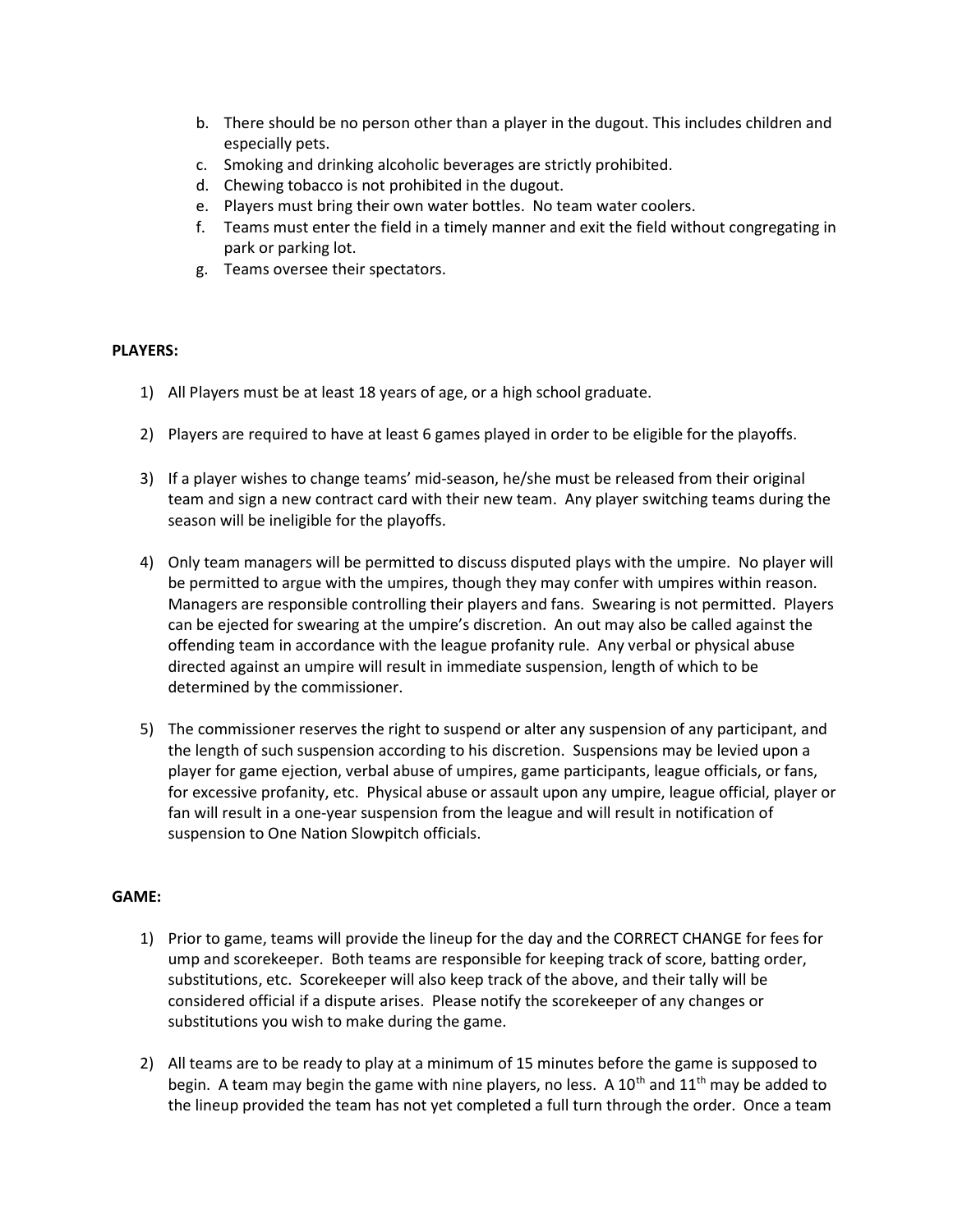has batted around, no additional player may be added to the lineup. An exception to this is if a team wishes to list their absent player in the lineup they may do so, with the risk of taking an out if said player is still absent when it is their turn to bat. If a player leaves the game for any reason, the team may continue to play with at least nine players. If there is no substitute, their turn in the order will be considered an out.

- 3) Team may bat up to 12 players.
- 4) Re-Entry: All players in the starting lineup may be substituted for a player not in the starting lineup and allowed to re-enter the game one time. Once the original player re-enters the game, the substitute is out for the remainder of the game.
- 5) Speed play is in effect. All batters start with a one ball one strike count on them. The second foul ball after a two-strike count is considered a strikeout if it lands in foul territory. If a player plays the ball by catching a fly ball, the play then becomes live and players run at their own risk.
- 6) Pitching minimum and maximum are 5' to 10'.
- 7) Five innings constitute a complete game; four and one half  $(4 \frac{1}{2})$  if the home team is ahead. No matter what inning, a game lasting the full-time limit will be a complete game.
- 8) Run Spread Rule: Run rule spread will be 20 runs after three innings, 15 runs after four innings, and 10 after five innings.
- 9) Automatic Flip Flop Rule will be in effect.
	- a. If home team is losing by 20 or more runs after the 2nd inning, they automatically flip to the away team and need to score the amount of runs to keep the game going.
	- b. If home team is losing by 15 or more runs after the 3rd inning, they automatically flip to the away team and need to score the amount of runs to keep the game going.
	- c. If home team is losing by 10 or more runs after the 4th inning, they automatically flip to the away team and need to score the amount of runs to keep the game going.
	- d. After the flip, if the team scores the amount of runs to keep the game going, they will remain the away team for the completion of the game.
- 10) Ties will not be replayed. In case of a tie game after the time limit has expires, there will be a one inning tie-breaker "Texas Shoot-Out" format; that is, each batter gets only one pitch.
- 11) Bats must have the USSSA "thumbprint" stamp for use in league play. Bats that are not approved for league play include any bat rated at 100 mph, or any bat that has been altered to improve performance. "ASA only" bats are not approved for league play. The Commissioner reserves the right to outlaw any bat that may be considered hazardous to the safety of the players at any time.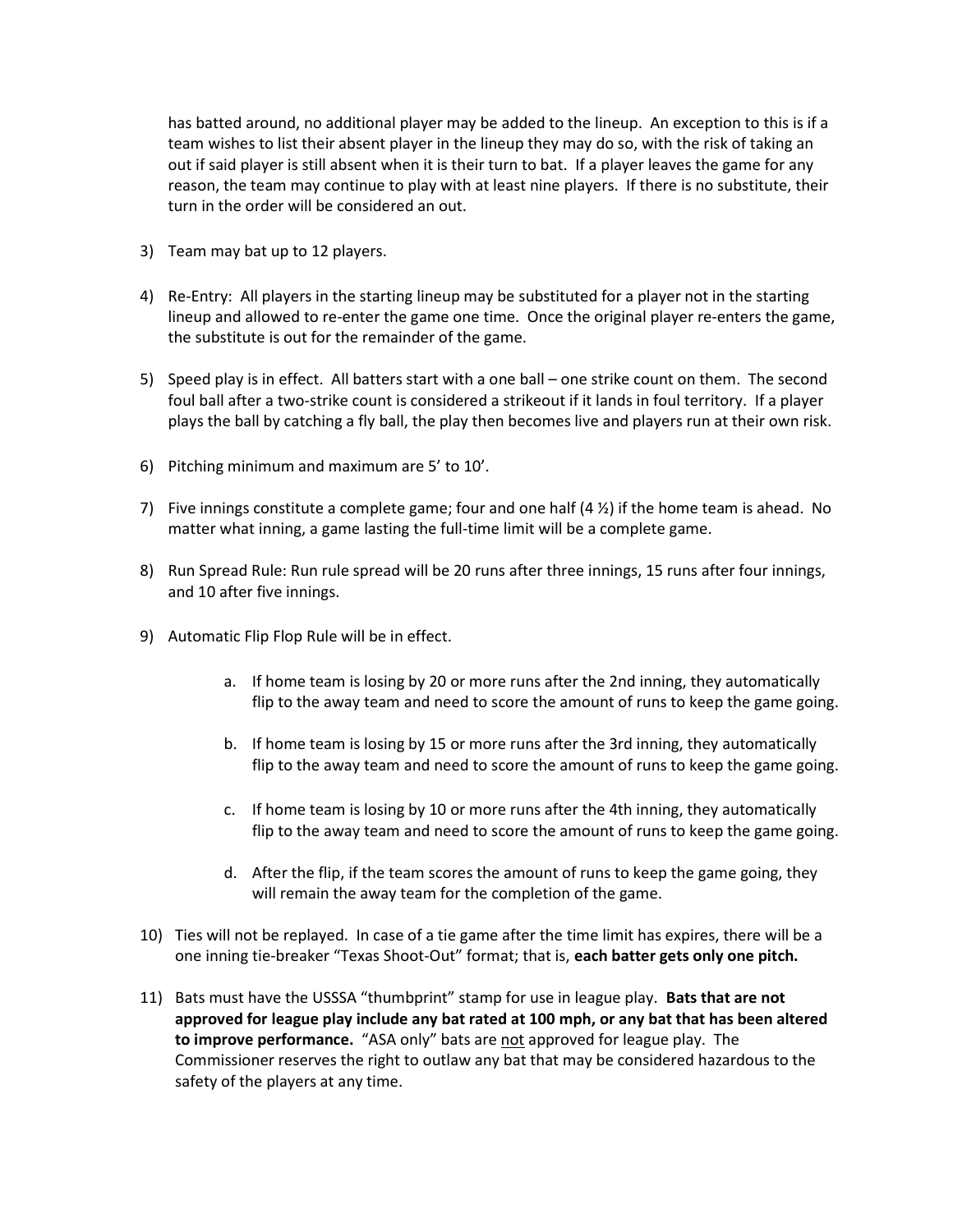- 12) The Designated Home Run Hitter is in effect, plus two additional HR's. Any hits over the fence beyond these rules will be recorded as an out. If the DHR is walked during their at bat, any other player in the lineup may hit a HR without it counting toward the team total, until the DHR comes to bat again.
- 13) Sliding is permitted into all bases. Players may not deliberately crash into a fielder in an attempt to dislodge the ball – an out will be called and the runner will be ejected from the game. When in doubt – "slide or give up". Baserunners must run to the "safety" base at both first base.
- 14) The One Nation Slowpitch courtesy runner rule is in effect; that is, any batter/runner may be run for once per inning, for as many times as they are on base that inning, by any member on the roster. Should the substitute runner be on base when it is his/her turn at bat, an out shall be recorded and their time at bat forfeited.
- 15) No metal spikes of any kind are allowed. Rubber cleats are permitted.
- 16) A high priority is placed on sportsmanship. Taunting or "trash" talk against opposing players may result in termination of the game. Play competitively while having respect for the opposing team and spectators.

### PROTESTS:

- 1) Protests must be made in accordance to One Nation Slowpitch rules, which includes notifying the plate umpire and scorekeeper at the time of the protest.
- 2) All protests must be in writing and field with the commissioner within 24 hours, along with a \$35.00 protest fee, which will be returned if the protest is upheld. PROTESTS OF PLAYOFF GAMES MUST BE MADE IMMEDIATELY.
- 3) Written protest should contain the following information: date, time, and place of game, the rule under which the protest is being made, and any pertinent facts or details which support the protest.

# PLAYOFFS:

- 1) All teams will be eligible for the playoffs at the end of the regular season, at a date to be determined. Regular season records will determine seedings throughout the playoffs.
- 2) Format will be best of three all the way until the final championship series.
- 3) Time limits and run rules are in effect until the final championship series.
- 4) Teams are responsible for all umpire and scorekeeper fees until the championship series.